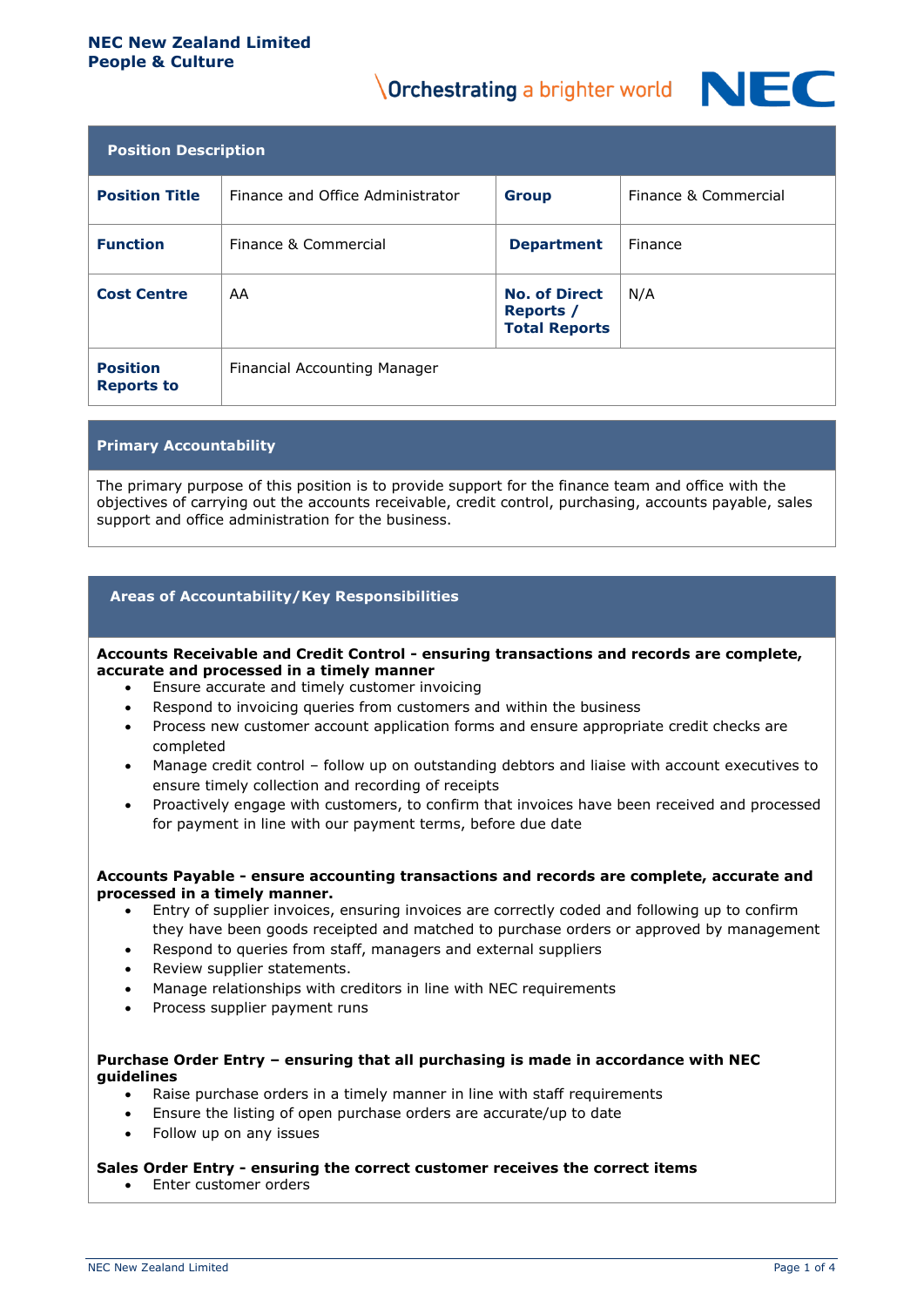

• Liaise with logistics companies to coordinate the shipping of goods to customers

#### **Office Administration Support**

- Assist with the running of the office by ensuring that stationery and morning tea supplies are available
- Be a point of contact for the landlords on issues/maintenance activities that may arise

#### **Finance and Commercial team support – provide support for team members when required**

- Assist with the annual audit
- Provide back up support for the team including assisting with bank reconciliations, staff expenses, corporate credit card reports, lease vehicles
- Ensure that internal controls are maintained and polices are adhered to
- Assist with other finance related or administration tasks as required.

#### **Sales Support**

- Accountable for ensuring that all Sales members are aware of deadlines for the Global Pipeline Management (GPM) system and organising and providing support for the regular pipeline meeting
- Ensure that all opportunities that are progressing have the required approval process followed, including setting up the appropriate meetings with key stakeholders
- Assist with the bid management process in relation to assisting the Sales team have the appropriate templates, are aware of the appropriate DFA and follow up on any actions raised for a successful tender

#### **Support for New Zealand Post – when required**

• Provide administration support for NZ Post including placement of orders and reporting

#### **Challenges**

# List  $2 - 3$  challenging aspects of the position

- ▌ Managing priorities around deadlines
- Attention to detail and getting things right the first time

| Qualifications/Industry Certifications |                                                                        |  |  |
|----------------------------------------|------------------------------------------------------------------------|--|--|
| <b>Essential</b>                       | <b>Desirable</b>                                                       |  |  |
|                                        | I Tertiary qualification in business/commerce<br>would be an advantage |  |  |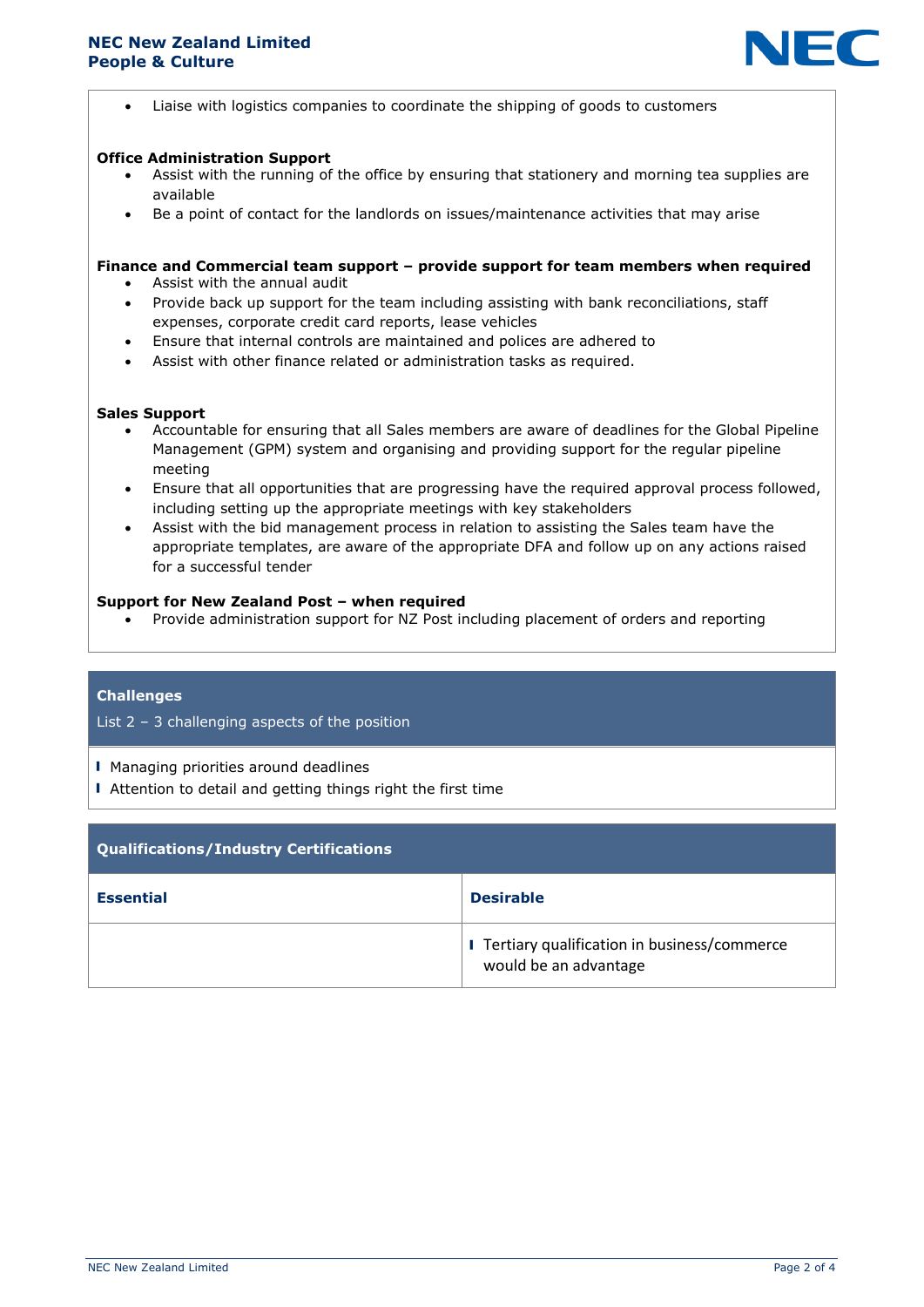# **NEC New Zealand Limited People & Culture**



# **Professional Experience**

Professional work experience and skills relevant to the position

- ▌ Previous accounts receivable, accounts payable and purchasing experience
- ▌ Knowledge of GST compliance
- ▌ Experience with SAP Business By Design
- ▌ Excellent PC skills particularly Excel and Word
- ▌ Analytical / interpretation ability
- ▌ Strong written and oral communication skills
- Attention to detail
- ▌ Outstanding customer focus: gain a clear insight of the customers' business need through effective discovery and understanding of available information
- ▌ Interpersonal Skills: relates well to people, builds appropriate rapport and listens, builds constructive and effective relationships
- ▌ Takes an 'Owners Mindset' to everything you do at NEC and with our customers
- ▌ Integrity & Trust Ethics & Values is widely trusted and respected.
- ▌ Time Management: prioritises time effectively and efficiently self-manages and acts with speed to meet deadlines

#### **Decision Making**

| Decisions made independently by the role | <b>Decisions/recommendations made after</b><br>consultation with Manager |
|------------------------------------------|--------------------------------------------------------------------------|
| I In line with agreed DoA frameworks     | I To be agreed, as required                                              |

| <b>Key Relationships</b>                                                              |                                                            |  |  |
|---------------------------------------------------------------------------------------|------------------------------------------------------------|--|--|
| <b>Internal</b>                                                                       | <b>External</b>                                            |  |  |
| I Finance & Commercial team<br>I NEC New Zealand staff<br><b>I</b> Account Executives | I Suppliers<br>I Vendors<br><b>I</b> Customers<br>Auditors |  |  |

# **Work Health & Safety Obligations**

Your health, safety and wellbeing is important to us at NEC. It is therefore critical that all employees take responsibility for the health, safety and wellbeing of themselves and others. To ensure a zero-harm approach and the well-being of all our people, you must comply with our policies and frameworks and ensure your own health, safety and wellbeing while at work and that your actions or inactions do not harm others.